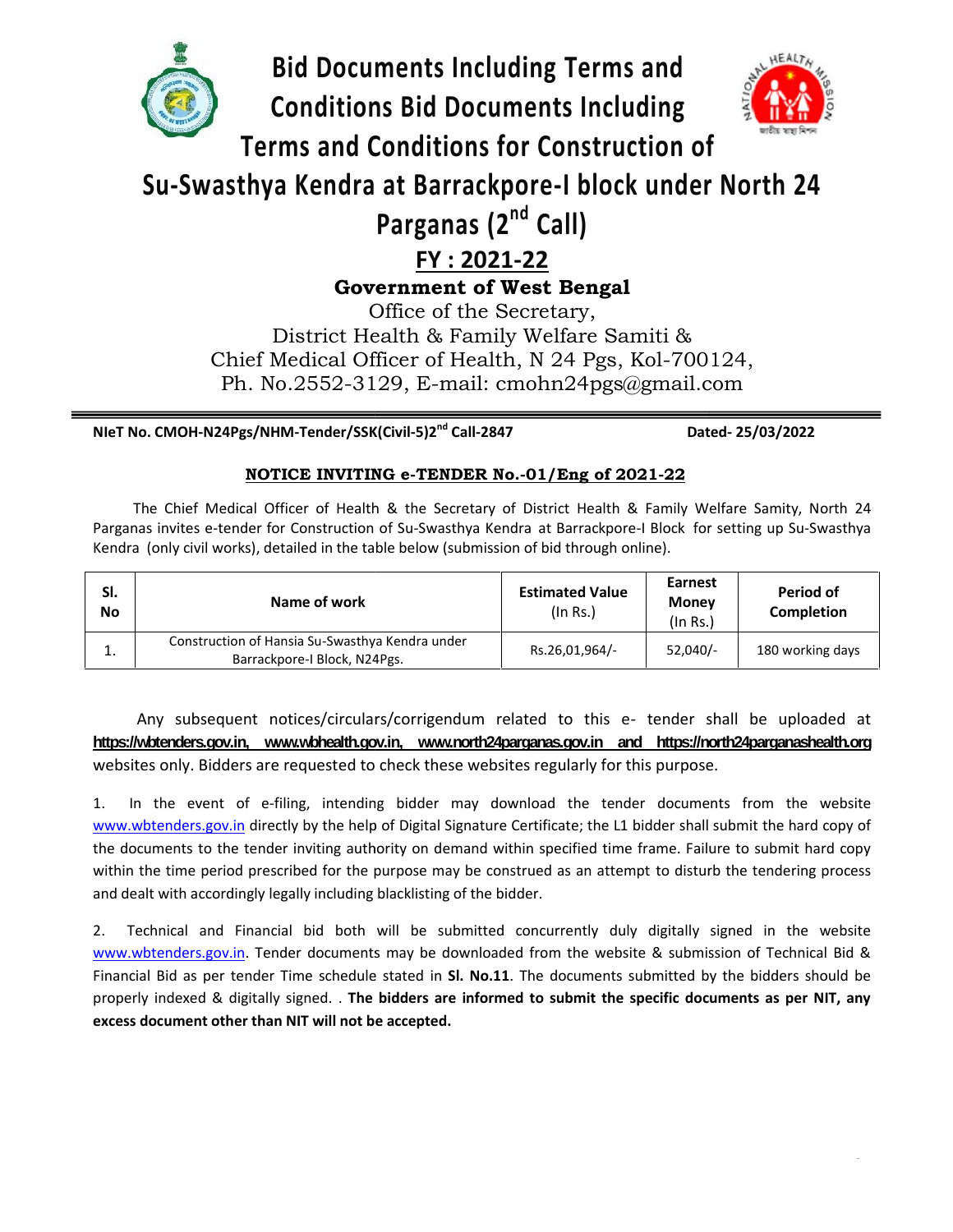### 3. **Eligibility criteria for participation in Tender:-**

I. Intending tenderers should produce credentials of a similar nature of completed work of the minimum value of **40%** of the estimated amount pot to tender during 5(five) years prior to the date of issue of the tender notice;

or,

II. Intending tenderers should produce credentials of 2(two) similar nature of completed work, each of the minimum value of **30%** of the estimated amount put to tender during 5(five) years prior to the date of issue of the tender notice;

or,

III. Intending tenderers should produce credentials of one single running work of similar nature which has been completed to the extent of 80% or more and value of which is not less than the desired value at (i) above;

In case of running woks, only those tendererswho will submit the certificate of satisfactory running work from the concerned Executive Engineer, or equivalent competent authority will be eligible for the tender. In the required certificate it should be clearly stated that the work is in progress satisfactorily and also that no penal action has been initiated against the executed agency, i.e., the tenderer.

As per order No. 04-A/PW/O/10C-02/14, Dt: 18.03.2015 by Principal Secretary to the Govt. of West Bengal, Public Works Department.

[Non Statutory Documents]

**N.B. Estimated amount, date of completion of project & detail communicational address of client must be indicated in the Credential Certificate. Similar nature of work in building is to be mentioned clearly with the quantity of works and amount. Credential certificate without signature of any engineer of the issuance authority will not be allowed.**

ii) Pan Card, Professional Tax Challan deposited (FY: 2021-22), Valid GST registration certificate, Income Tax return for FY. 2019-20 (i.e. AY 2020-21), Annual Turnover of FY 2019-20, Trade License valid for FY. 2021-22 (from concerned Carporation, Municipality, Panchayet) is to be submitted. [Non Statutory documents]

iii) Proprietorship, Partnership firms and Company are to furnish Balance Sheet and Profit and Loss Accounts for FY. 2019-20 with the schedule of Bank accounts and all the documents along with schedules forming the part of Balance sheet and Profit and Loss accounts should be in favour of applicant. No other name along with applicant's name in such enclosure will be entertained. [Non-statutory documents]

iv) Registered Unemployed Engineers' Co-operative Societies/Unemployed Labour Co-Op. Societies are required to furnish valid Bye Law, Audited Profit & Loss account and balance sheet for F.Y.2019-20 with the schedule of Bank accounts along with other relevant supporting papers. [Non-statutory documents]

iv) Registered Labour Co-operative Societies Ltd. are required to furnish valid Bye Law, Audited Profit & Loss account and balance sheet for F.Y.2019-20 with the schedule of Bank accounts along with other relevant supporting papers. [Non-statutory documents]

v) The partnership firm shall furnish the registered partnership deed along with power of attorney to sign on the tender document (if required) [Non Statutory Documents].

vi) Joint venture will not be allowed.

vii) Running payment for work may be made to the executing agency as per availability of fund. The executing agency may get a running payment as per provisions in clause(s) 7, 8, 9 contained in W.B. form No.2911 only is completed subject to due assessment and certification thereof by the Dy. Chief Medical Officer of Health, North 24 Parganas.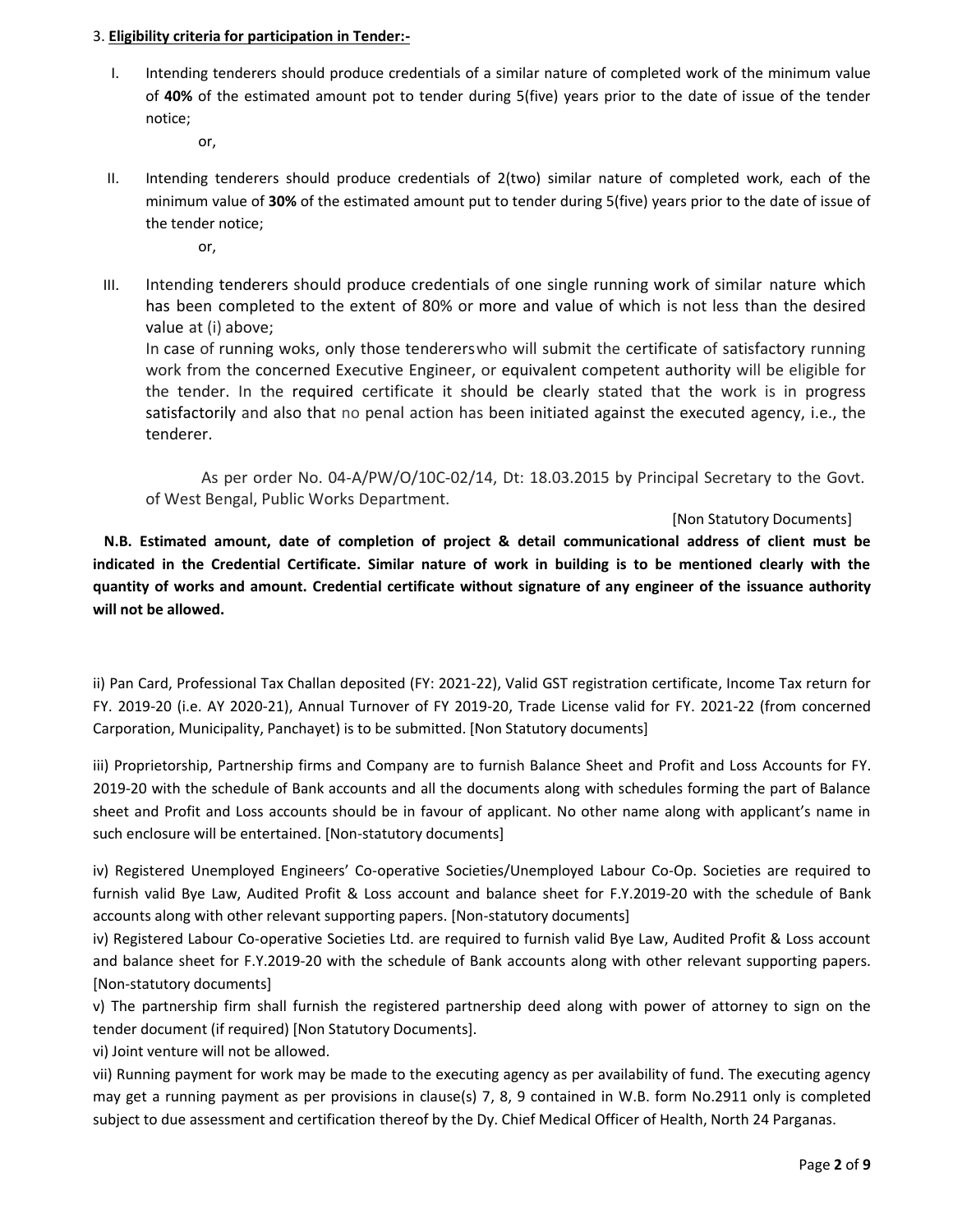4. There shall be no provision of Arbitration, Hence Cl. 25 of 2911 is omitted vide Notification No.5696-F(Y) Dt.01.10.2019 of Additional Chief Secretary to the Government of West Bengal.

5. Constructional Lab our Welfare Cess @Rs.1.0 (one)% of cost of construction will be deducted from every bill of the selected agency, GST, Royalty & all other Statutory levy/Cess will have to be borne by the contractor & the rate in the schedule of rates will be inclusive of all the taxes & Cess stated above. GST TDS @ 2.0 % (1.0% SGST + 1.0% CGST) will be deducted.

6. Bids shall remain valid for a period not less than **180 days** from the last date of submission of bid. If the bidder withdraws the bid during the period of bid validity the earnest money as deposited will be forfeited forthwith without assigning any reason thereof.

7. No mobilization advance and Secured advance will be allowed.

8. Escalation of price on any ground and consequent cost overrun shall not be entertained under any circumstances. Rates should be quoted accordingly.

9. Agencies shall have to arrange required land for installation of Plant & Machineries, (specified for each awarded work, storing of materials, labour shed, laboratory etc. at their own cost and responsibility nearest to the work site. Local labours have to be utilized as far as possible and as per rule in vogue.

10. The financial offer of the prospective tenderer will be considered only if the Technical bid of the tenderer is found qualified by the 'Tender Evaluation Committee'. The decision of the 'Tender Evaluation Committee will be final and absolute in this respect.

| Sl. No. | <b>Particulars</b>                                                | Date & time              |
|---------|-------------------------------------------------------------------|--------------------------|
| 1       | Date of uploading of NIT documents (online) (Publishing date)     | 25/03/2022 at 06.00 P.M. |
| 2       | Documents download/sale start date (online)                       | 25/03/2022 at 06.00 P.M. |
| 3       | Documents download/ sale end date (online)                        | 09/04/2022 at 06.00 P.M. |
| 4       | Bid submission start date (online)                                | 25/03/2022 at 06.00 P.M. |
| 5.      | Bid submission closing (online)                                   | 09/04/2022 at 06.00 P.M. |
| 6       | Bid opening date for technical proposal (online)                  | 11/04/2022 at 06.00 P.M. |
|         | Date of uploading list for technically qualified bidders (online) | To be notified later     |
| 9       | Date and place for opening of Financial Proposal (online)         | To be notified later     |
|         | Date of uploading of list of bidders along with the offered rates |                          |
| 10      | through online, also of necessary for further negotiation through | To be notified later     |
|         | offline for final rate                                            |                          |

#### 11**. Date & time schedule**:-

12. All materials required for the proposed work including cement and steel shall be of specified grade and approved brand inconformity with relevant code of practice(latest revision) and manufactured accordingly and shall be procured and supplied by the agency at their own cost including all taxes.

13. **Earnest money:** The amount of Earnest money is **2% (Two Percent)** of the estimated amount put to tender is to be deposited by the bidder in the way as described in Memorandum No.-3975-F(Y), dt.-28/07/2016 of Finance Department, Audit Branch, Government of West Bengal.

14. The bidder, at the bidders' own responsibility and risk is encouraged to visit and examine the site of works and its surroundings and obtain all information that may be necessary for preparing the bid and entering into a contract for the work as mentioned in the Notice Inviting tender, before submitting offer with full satisfaction, the cost of visiting the site shall be at the bidder's own expense.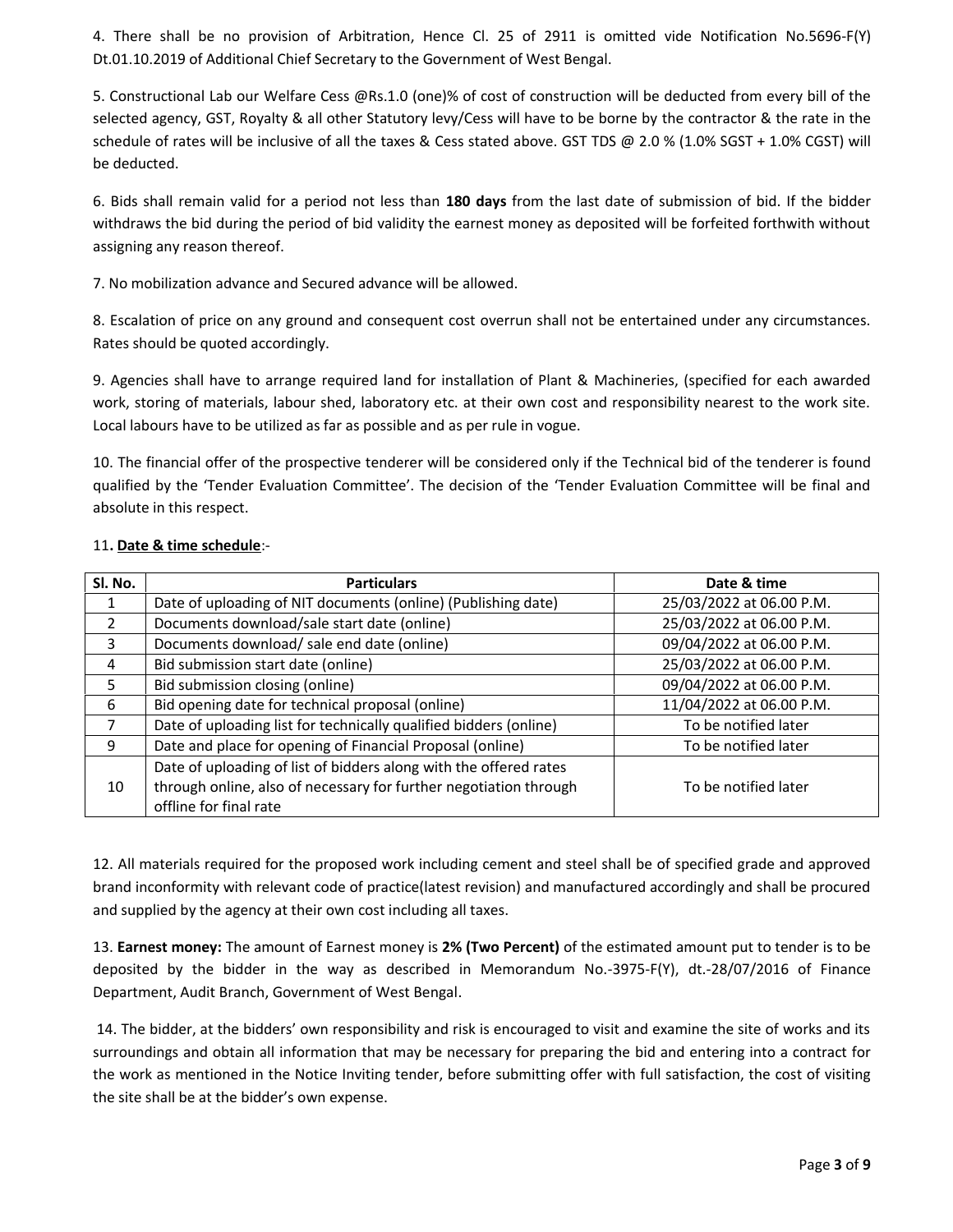15. The intending bidders shall clearly understand that whatever may be the outcome of the present invitation of bids, no cost of bidding shall be reimbursable by the department. The Chief Medical Officer of Health & Secretary, District Health & Family Welfare Samity, North 24 Parganas reserves the right to accept or reject any offer without assigning any reason whatsoever and is not liable for any cost that might have incurred by any bidder at the stage of bidding.

16. Prospective applicants are advised to note carefully the minimum qualification criteria as mentioned in the 'Instruction to bidders' before bidding.

17. In case of ascertaining authority at any stage of tender or execution of work, necessary registered irrevocable power of attorney is to be produced.

18. No conditional/incomplete tender will be accepted under any circumstances.

19. The Chief Medical Officer of Health & Secretary, District Health & Family Welfare Samity, North 24 Parganas reserves the right to cancel the N.I.T due to unavoidable circumstances and no claim in this respect will be entertained.

20. During scrutiny, if it comes to the notice of tender inviting authority that the credential or any other papers found incorrect/manufactured/fabricated, that tenderer will not be allowed to participate in the tender and that Tender paper will be rejected forthwith.

21. Before publication of technical evaluation all documents may be verified by the tender inviting authority. After verification, if it is found that any document submitted by is either manufacturer or fake, the bidder will be blacklisted for a period of 5 (five) years. If any bidder did not attend the verification procedure, his bid will be rejected.

22. If any discrepancy arises between two similar clauses on different notifications, the clause as stated in later notification will supersede former one in following sequence.

a) Form No.2911, b) NIT, c) Special terms & conditions, d) Technical bid, e) Financial bid

23. The eligibility of a bidder will be ascertained on the basis of the Digitally Signed in support of the minimum criteria as mentioned in (Sl.3) above. If any document submitted by a bidder is either manufactured or false, in such cases the eligibility of the bidder/tenderer will be out rightly rejected at any stage without any prejudice with forfeiture of earnest money forthwith.

#### 24. **Security deposit:**

Security deposit **@3% (Three Percent)** as per Memorandum No- 796-F(Y), Dt: 25/02/2022 of Finance Department, Audit Branch, Government of West Bengal of cost of construction will be deducted from each & every bill of the selected agency.

- i. **30%** of the security deposit shall be refunded to the contractor on expiry of **two years** from the actual date of completion of the work.
- ii. The balance **70%** of the security deposit shall be refunded to the contractor on expiry of **three years** from the actual date of completion of the work.

25. The work must be completed within stipulated time mentioned in the tender schedule from the date of issue of work order. No extension of time will be granted except satisfactory reason.

26. Intending bidders have to submit tender application as per **ANNEXURE-B.**

27. Admissible payment will be made when fund will be available.

28. The contractor will not be allowed, in any case to get the work done through any sub-contractor, in case it is detected the tender will be cancelled and the earnest money deposited for the work will be forfeited.

29. The intending tenderers are required to quote the rate online.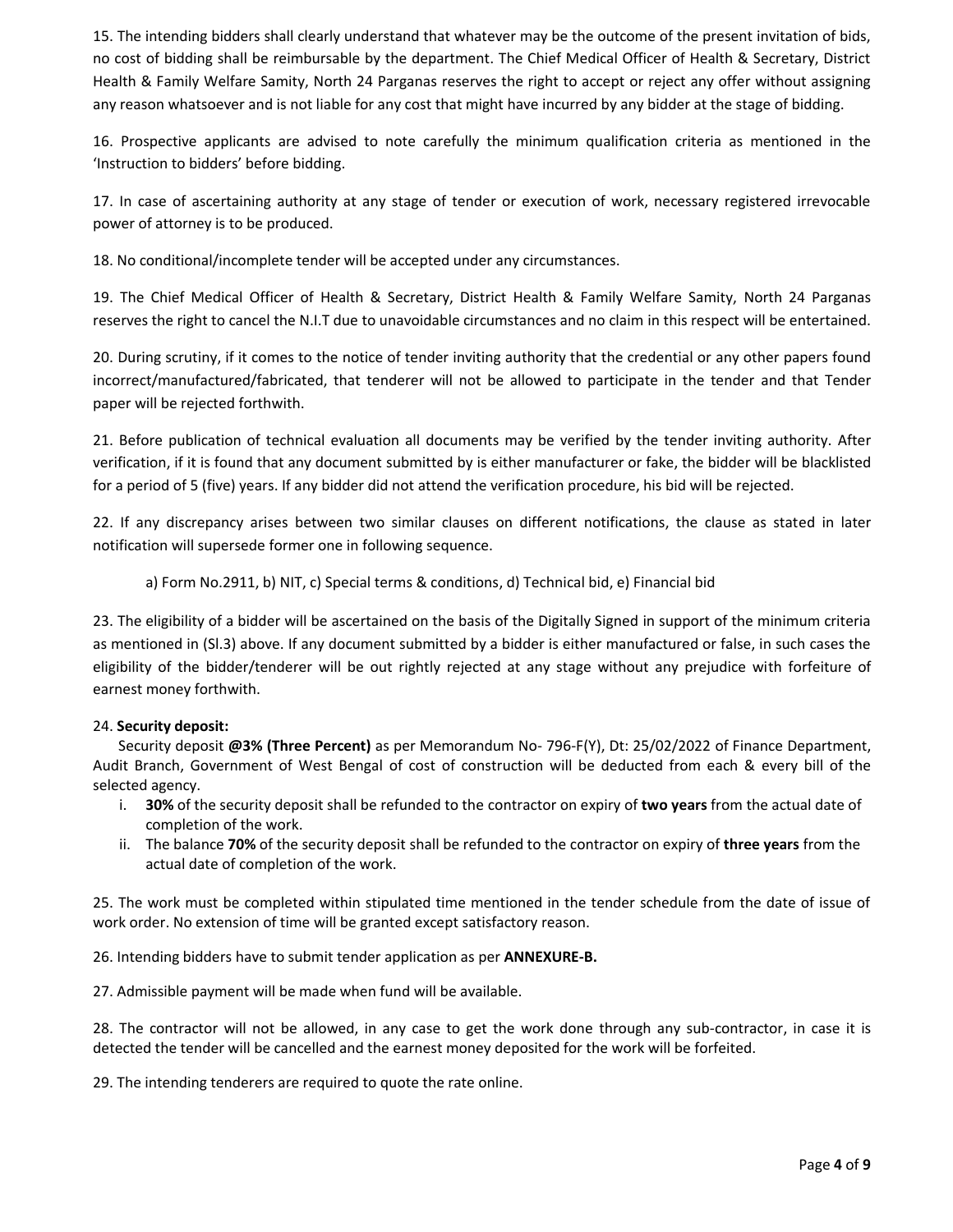30. Contractor shall have to comply with the provisions of a) the contract labour (Regulation abolition) Act, 1970, b) Apprentice Act, 1961 and c) minimum wages act, 1948 of the notification thereof or any other laws relating thereto and the rules made and order issued there under from time to time.

31. Qualification criteria: The tender inviting and Accepting Authority through a 'Tender Evaluation Committee' will determine the eligibility of each bidder. The bidders have to meet all the minimum criteria regarding:

- a) Financial capacity
- b) Technical capability comprising of personnel & equipment capability
- c) Experience/Credential

The eligibility of a bidder will be ascertained on the basis of the document(s) in support of the minimum criteria as mentioned in a), b) & c) above and the declaration executed through prescribed affidavit in non-judicial stamp paper of appropriate value duly notarized. If any document submitted by a bidder is found either manufactured or false, the eligibility of the bidder/tenderer will be rejected at any stage without any prejudice.

32. No price preference and other concession as per order No.1110 F, dt.-10/02/;2006 will be allowed.

33. A prospective bidders shall be allowed to participate in a particular job either in the capacity of individual or as partner of a firm. If found that any bidder applied severally in a single job, all his applications will be rejected for that job without assigning any reason thereof.

34. Time is the essence of contract. The successful tenderer must complete must complete the work within within in the time specified for completion. No extension of time will be allowed except in special case. If any agency fails to complete the work within stipulated time the work order issued in his favor of the agency may be cancelled without assigning any reason thereof. The undersigned may also proceed to get the balance work completed by any other means through other agency. The expenditure, if any, due to such a step would be recoverable from the unpaid bills/earnest money deposit/security money deposit of the tenderer.

35. As per GO No 4608-F(Y), Dt. 18.07.2018 from Govt. of W.B. Finance Dept.(Audit Branch), the eligible bidder have to submit **Addition Performance Security @ 10%** of tender amount if the accepted bid value is 80% or less of the estimate put to tender. The addition performance security shall be submitted in the form of bank guarantee from any nationalized bank within 7 working days from the date of issuance of letter of acceptance, if failed his EMD will be forfeited and other necessary actions like blacklisting of the contractor, etc. may be taken. The bank guarantee will be returned after successful completion of the work. If the bidder fails to complete the work successfully the bank guarantee will be forfeited at any time during the pendency of the contract period after serving proper notice to the contractor.

36. If the contractor or his workman or servants or authorized representatives shall break, deface, injure or destroy any part of building, in which they may be working, or any building, road, road curbs, fence, enclosure, water pipes, cables, drains, electric or telephone post of wires, trees, grass or grass land or cultivated ground contiguous to the premises, on which the work or any part or it is being executed, or if any damage shall happen to the work from any caused whatsoever or any imperfections become apparent in it at any time whether during its execution or within a period of three years after issuance of a certificate or its completion by the Engineer-In-charge, the contractor shall make the same good at his own expense, or in default, the Engineer-in-Charge may cause the same to be made good by other workman and deduct the expense(of which the certificate the Engineer-in-Charge shall be final) from any sums, whether under this contract or otherwise, that may then, or at any time thereafter become due to contractor by the Government of from his security deposit, or the proceeds of sale thereof, or of a sufficient portion thereof and if the cost, in the opinion of the Engineer-in-charge (which opinion shall be final and conclusive against the contractor), of making such damage or imperfections good shall exceed the amount of such security deposit and/or such sums, it shall be lawful for the Government to recover the excess cost from the contractor in accordance with the procedure prescribed by any law for the time being in force.

The security deposit of the contractor shall not be refunded before the expiry of **Three years** after the issuance of the certificate, final or otherwise, of completion of work by the Engineer-in-charge. [As per the Notification No- 5784- PW/L&A/2M-175/2017, Dated-12.09.2017 by Gov. of WB, Law & Arbitration Cell, PWD.]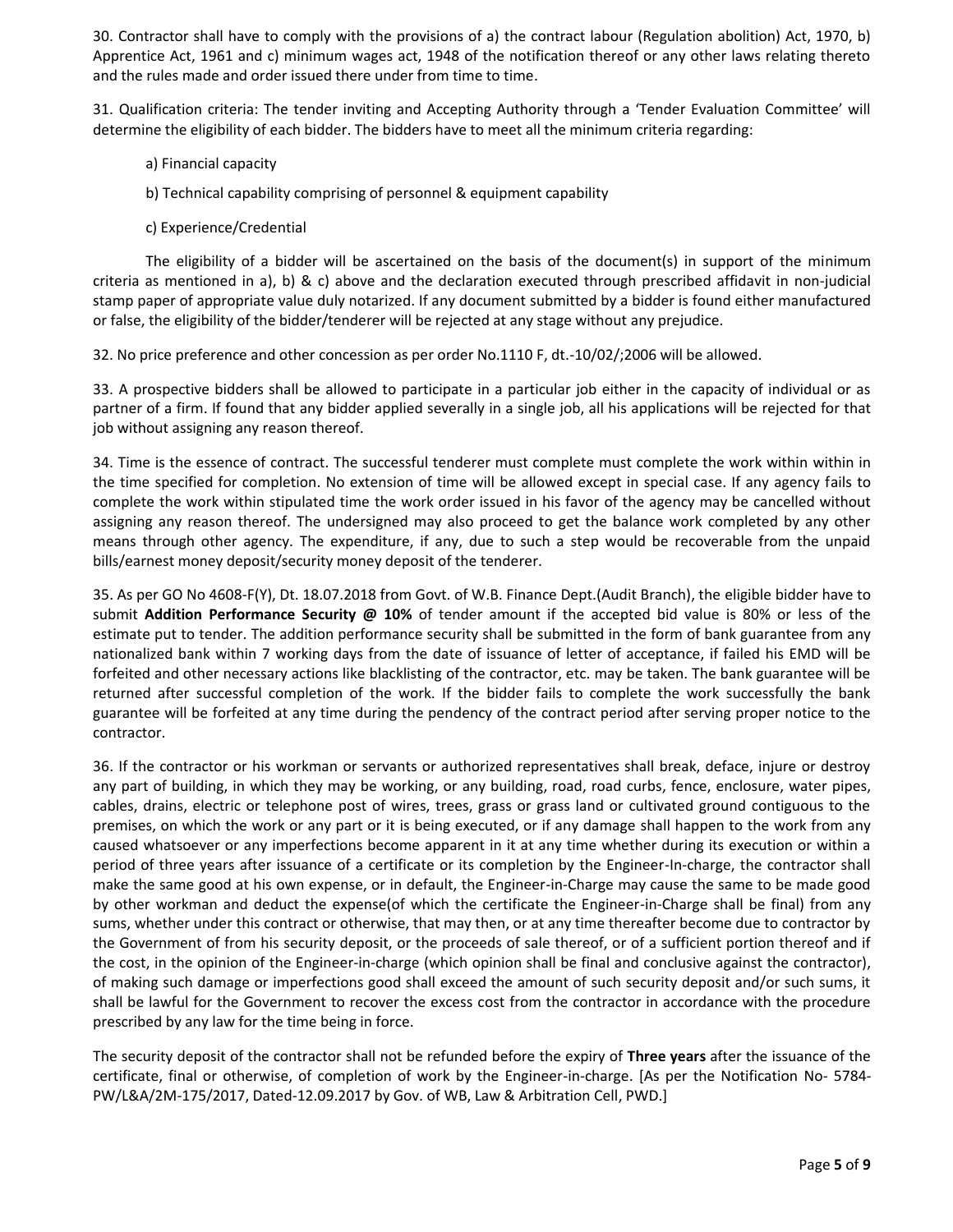37. No child labour should be engaged, Labour Law should be followed.

38. Work should be carried out according to the scheduled of works & drawing, any deviation not to be permissible without written approval.

39. Construction materials like Sand, Cement, Bricks, Steel, and Stone etc. should be of good quality and should be used after taking approval by the Engineer-in-charge.

40. Contractors have to arrange hutment of labour, store for materials, water, electricity and other all necessary arrangement for execution of the work from their own source. No extra payment could be entertained.

41. Formal agreement in Tender form No.2911 will be signed with the successful bidder of respectively.

42. Bidders are instructed to submit Bar-Chart for the construction work defining the physical progress of total works by within 180 days.

## 43. **Successful tenderers will be required to observe 'Employees Provident Fund & Miscellaneous Provision Act. 1952, Minimum Wages Act. 1948 whenever applicable.**

44. **Contractor(s) who have failed to execute earlier work order(s) of similar nature in this specified time limit without reasonable ground and the same work is in progress on the last date of submission of bid against this tender notice, may not be considered for technical evaluation at the discretion of the tender committee.**

## **Instruction to bidders**

## **Section-A**

1. General guidance for e-tendering:

Instructions/guidelines for tenders for electronic submission of the tenders have been annexed for assisting the contractors to participate in e-tendering.

2. Registration of contractor:

Any contractor willing to take part in the process of e-tendering will have to be enrolled & registered with the Government e-procurement system, through logging on to **https://wbtenders.gov.in** (the web portal of Govt. of West Bengal).The contractor is to click on the link for e-tendering site as given on the web portal.

3. Digital Signature Certificate(DSC):

Each contractor is required to obtain a class-II or class-III Digital Signature Certificate (DSC) for submission of tenders, from the approved service provider of the National Informatics Centre (NIC) on payment of requisite amount .details are available at the website stated in clause 2 of guideline to tenderer. DSC is given as a USB e-token.

4. The contractor can search & download NIT & Tender documents electronically from computer once he logs on to the website mentioned in **clause 2** using the Digital Signature Certificate. This is the only mode of collection of tender documents.

# 5. Submission of tenders:

General process of submission, tenders are to be submitted through online to the website stated in Cl.2 in two folders at a time for each work, one in Technical proposal & the other is Financial Proposal before the prescribed date & time using the Digital Signature Certificate(DSC) the documents are to be uploaded virus scanned copy duly digitally signed. The documents will get encrypted (transformed into non-readable formats).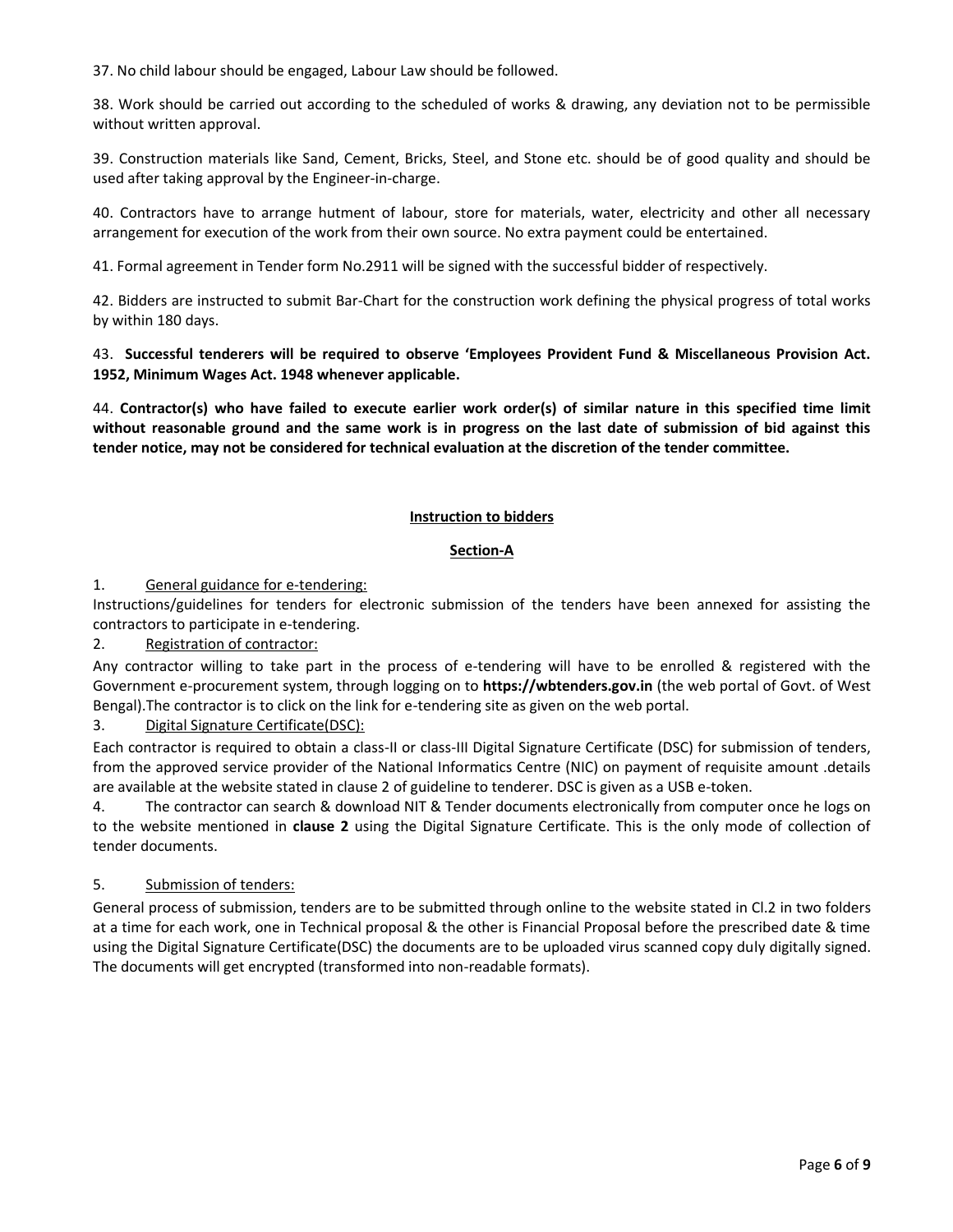# **A. Technical document cover containing:**

The technical proposal should contain **self attested** scanned copies of the following.

- i. Prequalification application as per Annexure-B in official letter head.
- ii. Notice Inviting e-Tender.
- iii. Pan card, IT return for FY 2019-20, P.Tax challan (Valid for FY 2021-22), Valid GST registration certificate.
- iv. Trade license from respective Corporation/Municipality/Panchayet etc. for FY 2019-20, 'Certificate of registration' from the respective assistant Registrar of Co-operative Societies (for Regd. Unemployed Engineer's Co-operative Society Limited/Unemployed Labour Co-OP. Societies/Registered Labour Co-operative Societies Ltd.), Partnership Deed, Power of attorney in case of Partnership firm.
- v. Credential documents.
- vi. Audited Balance Sheet & Profit & Loss A/C forFY 2019-20.
- vii. Name, address of banker, account number in official letter head.
- viii. Notarized declaration of Non Conviction as per Annexure –A.
- ix. Declaration of Annual Turnover for FY 2019-20.
- **Note: -** Failure of submission of any of the above mentioned documents will render the tender liable to be summarily rejected.

b) In the submitted documents the proprietor name and trade/firm name at GST, P. Tax, Trade license, IT & audited balance sheet should be same and identical, otherwise the application will be rejected. All submitted documents should be self attested.

Tender documents will be opened by the Chief Medical Officer of Health & Secretary, District Health & Family Welfare Samity, North 24 Parganas or his authorized representative electronically from the website using their Digital Signature Certificate.

- Cover (folder) for Technical document should be opened first and will be downloaded & handed over to the Tender Evaluation Committee.
- Summary list of technically qualified tenderers as per decision of the Tender Evaluation Committee will be uploaded online.

#### **B. Financial document cover containing:**

- i. The financial proposal should contain the following documents in one cover (folder) i.e. Bill of quantities, the contractor is to quote the rate (percentage above/below/at par) online through computer in the space marked for quoting rate in the BOQ.
- ii. Only downloaded copies of the above documents are to be uploaded virus scanned & Digitally Signed by the contractor.
	- 6. Penalty for suppression/distortion of facts:

Submission of false document by tenderer is strictly prohibited & if found action may be referred to the appropriate authority for prosecution as per relevant IT Act with forfeiture of earnest money forthwith.

7. Rejection of bid:

The employer (tender accepting authority) reserves the right to accept or reject any bid and to cancel the bidding process and reject all bids at any time prior to the award of contract without thereby incurring any liability to the affected bidder or bidders or any obligation to inform the affected bidder of bidders of the ground for employer's (tender accepting authority) action.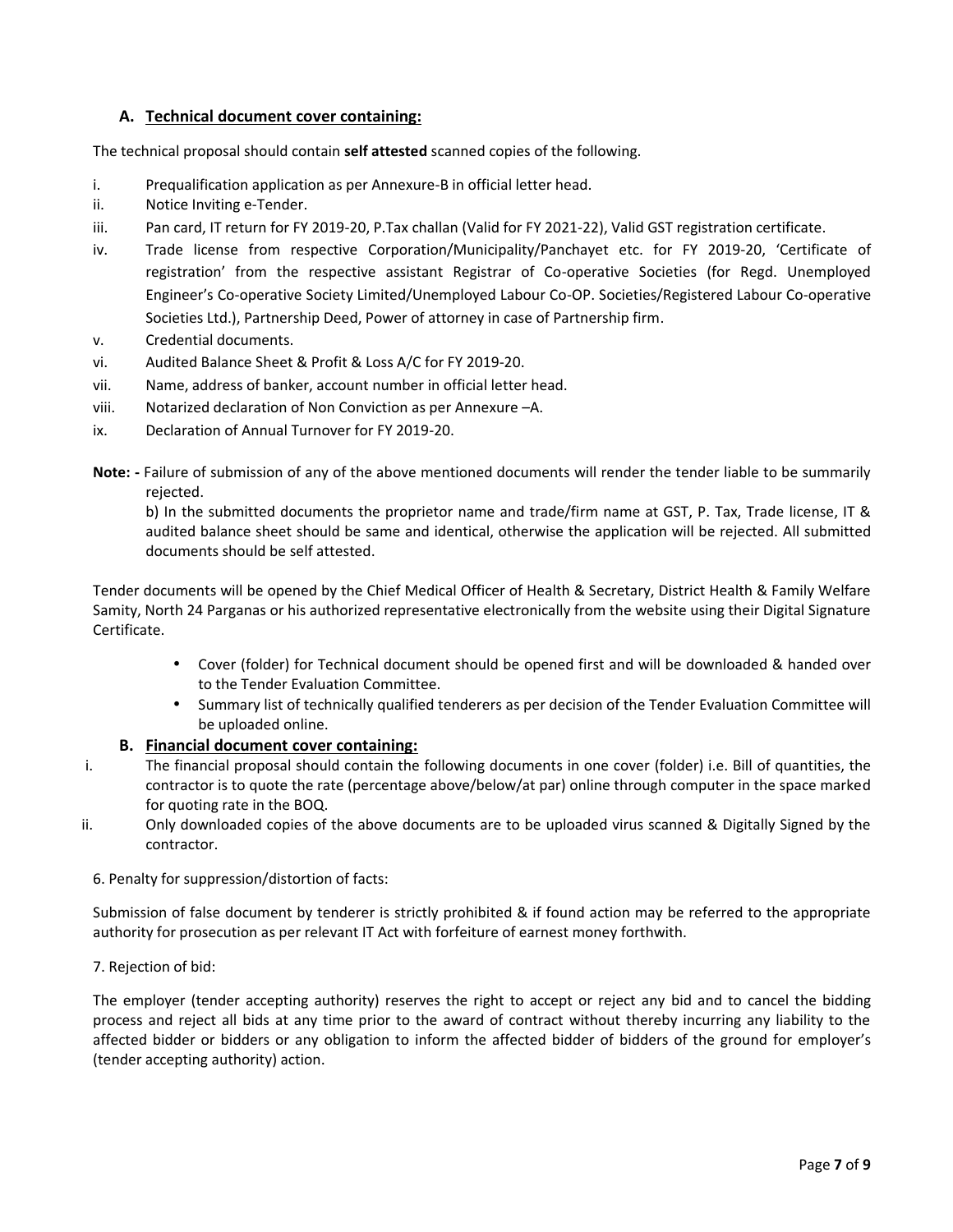#### 8. Award of contract:

The bidder whose bid has been accepted will be notified by the Tender Inviting & Accepting Authority through acceptance letter/Letter of acceptance. The notification of award will constitute the formation of the contract. After final selection of agency, a formal agreement may be executed within 7(Seven) days from the date of receipt of the work order with the concerned authority of health institution in PWD form no 2911.

# **Annexure A: Draft Proforma for Non-Conviction (In a form of affidavit).**

I/We the proprietor/ promoter/ director of the firm, its employee, partner or representative are not convicted by a court of law for offence involving moral turpitude in relation to business dealings such as bribery, corruption, fraud, substitution of bids, interpolation, misrepresentation, evasion, or habitual default in payment of taxes etc. The firm does not employ a government servant, who has been dismissed or removed on account of corruption. The firm has not been de-barred, blacklisted by any government ministry/ department/ local government/ PSU etc. in the last two years from scheduled date of opening of this e-tender.

# **Annexure B: Tender Application Form**

**To The Chief Medical Officer of Health North 24 Parganas**

**Ref: Your e-tender document No. ...........................................................................................................**

I/We, the undersigned have examined the entire e-tender document including amendment/corrigendum number dated…….. (if any), eligibly criteria, required documentations, terms & conditions etc. The receipt of which is hereby confirmed. I/We now offer to supply and deliver the goods and/ or services in conformity with your above referred document for the sum(after less), as shown in the price schedule/Bill of Quantity attached herewith and made part of this bid.

I/We hereby declare that all data and documents submitted by us in our bid in this e-tender are genuine and true, to the best of our knowledge and belief.

If my/our bid is accepted, we undertake to supply the goods or service as per the specification, in accordance with the delivery schedule and terms and conditions, including amendment/ corrigendum if any.

I/We further understand that you are not bound to accept the lowest or any bid you may receive against your above referred tender enquiry.

I/We confirm that we do not stand deregistered/banned/blacklisted by any Government Authorities/ Organization/ Institution/local bodies etc in last two years.

Brief of court/legal cases pending, if any, are following:

I/We would authorize and request any Bank, person, Firm or Corporation to furnish pertinent information as deemed necessary and/or as requested by you to verify this statement.

I/We understand that the e-Tender Selection Committee reserves the right to reject any application/bid without assigning any reason.

**(Signature with date)**

**(Name, designation, seal of authorized person to sign bid for and on behalf of Bidder)**